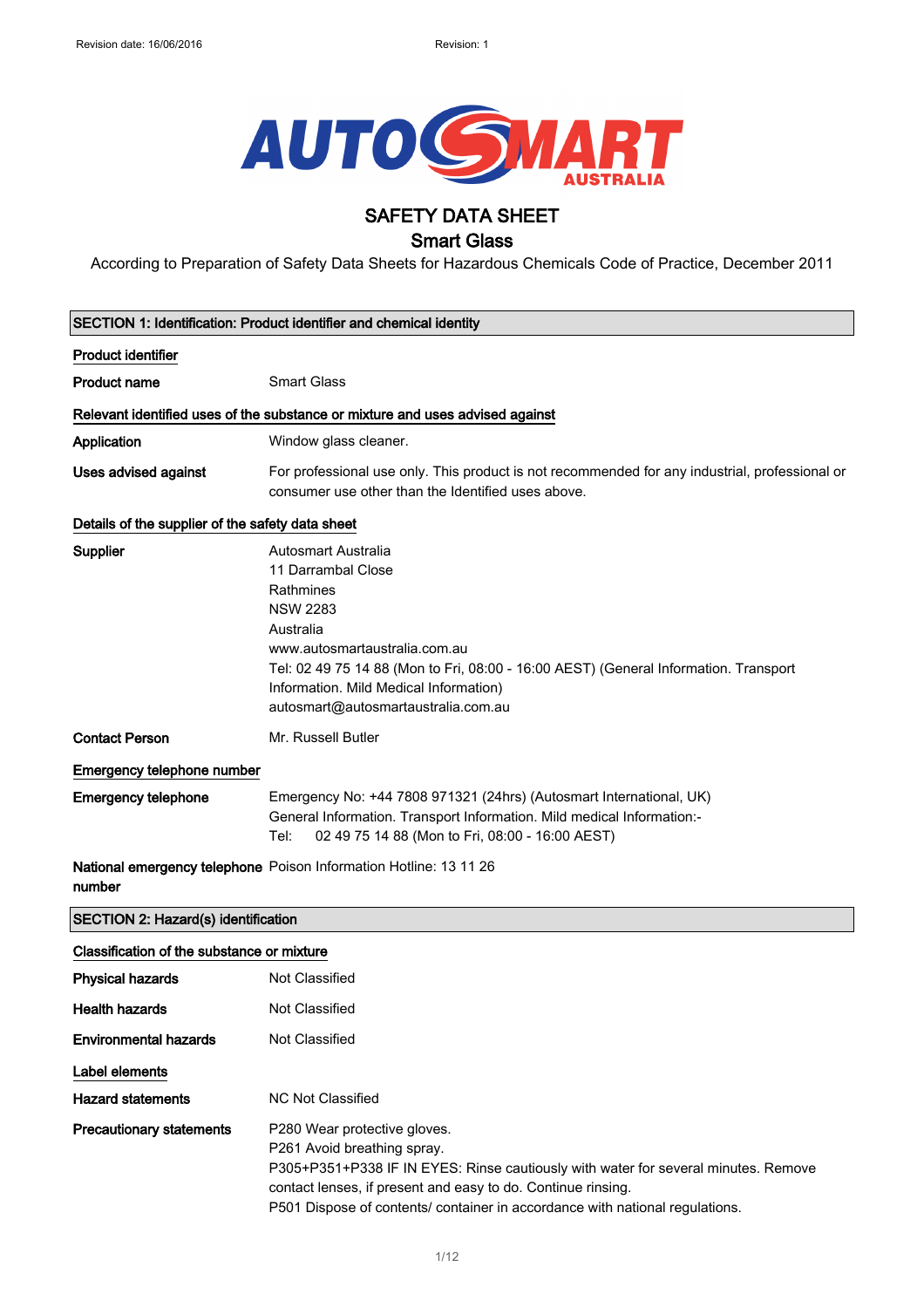#### Other hazards

This product does not contain any substances classified as PBT or vPvB.

## SECTION 3: Composition and information on ingredients

### Mixtures

### 2-BUTOXYETHANOL 5<10%

CAS number: 111-76-2

Substance with a Community workplace exposure limit.

## Classification

Acute Tox. 4 - H302 Acute Tox. 4 - H312 Acute Tox. 4 - H332 Skin Irrit. 2 - H315 Eye Irrit. 2A - H319

## ETHANOL 3<5%

CAS number: 64-17-5

#### Classification

Flam. Liq. 2 - H225

### PROPAN-2-OL 0.5<0.7%

CAS number: 67-63-0

Substance with a Community workplace exposure limit.

#### **Classification**

Flam. Liq. 2 - H225 Eye Irrit. 2A - H319 STOT SE 3 - H336

### BUTANONE 0.5<0.7%

CAS number: 78-93-3

### Classification

Flam. Liq. 2 - H225 Eye Irrit. 2A - H319 STOT SE 3 - H336

The full text for all hazard statements is displayed in Section 16.

## SECTION 4: First aid measures

### Description of first aid measures

| General information | Get medical attention if any discomfort continues. Show this Safety Data Sheet to the medical<br>personnel.                                                                         |
|---------------------|-------------------------------------------------------------------------------------------------------------------------------------------------------------------------------------|
| Inhalation          | Move affected person to fresh air and keep warm and at rest in a position comfortable for<br>breathing. Maintain an open airway. Loosen tight clothing such as collar, tie or belt. |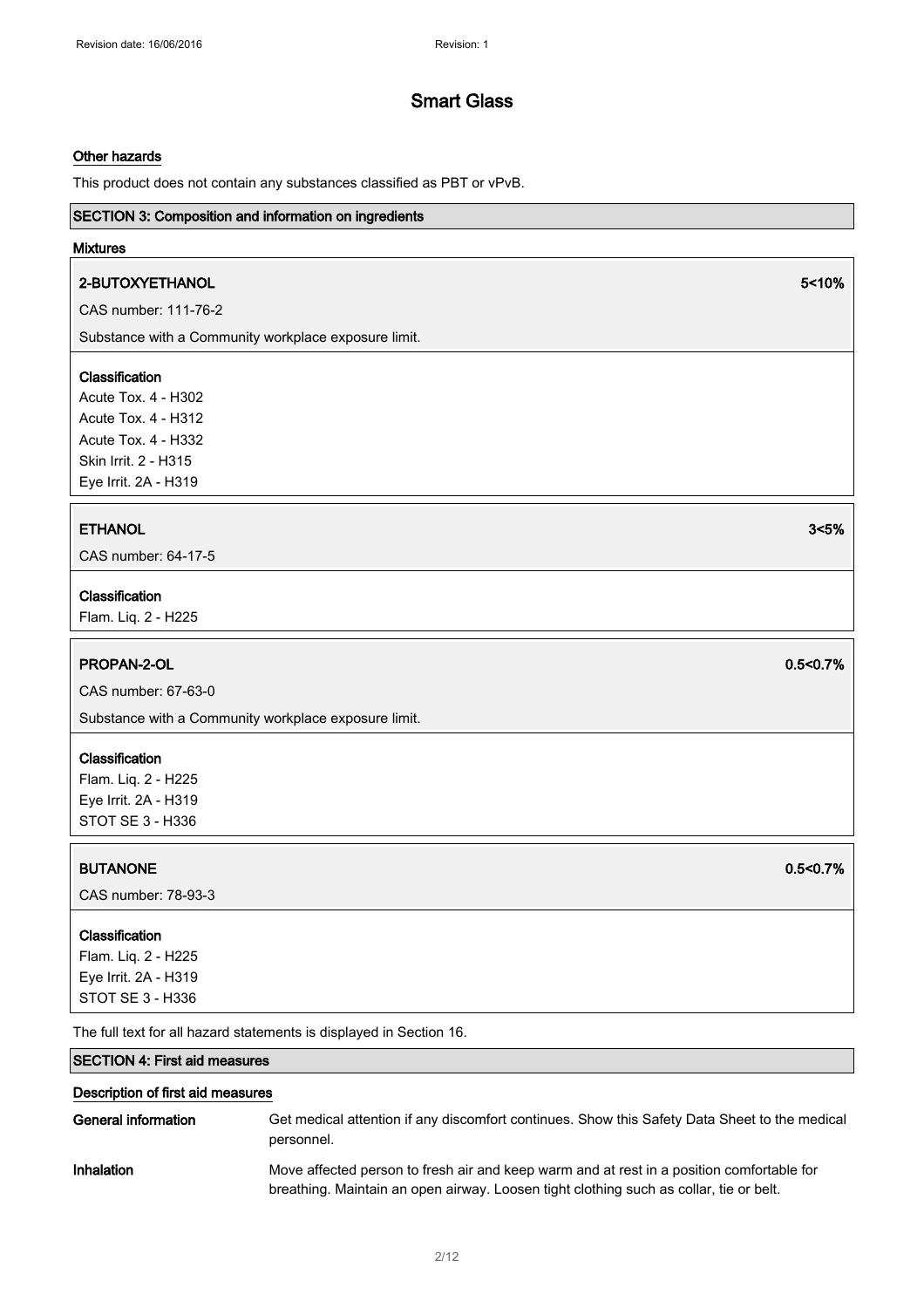| Ingestion                                                                  | Rinse mouth thoroughly with water. Remove any dentures. Give a few small glasses of water<br>or milk to drink. Stop if the affected person feels sick as vomiting may be dangerous. Do not<br>induce vomiting unless under the direction of medical personnel. If vomiting occurs, the head<br>should be kept low so that vomit does not enter the lungs. Never give anything by mouth to an<br>unconscious person. Maintain an open airway. Loosen tight clothing such as collar, tie or belt.                                          |  |  |
|----------------------------------------------------------------------------|------------------------------------------------------------------------------------------------------------------------------------------------------------------------------------------------------------------------------------------------------------------------------------------------------------------------------------------------------------------------------------------------------------------------------------------------------------------------------------------------------------------------------------------|--|--|
| <b>Skin Contact</b>                                                        | Remove affected person from source of contamination. Rinse immediately with plenty of<br>water.                                                                                                                                                                                                                                                                                                                                                                                                                                          |  |  |
| Eye contact                                                                | Rinse immediately with plenty of water. Remove any contact lenses and open eyelids wide<br>apart. Continue to rinse for at least 10 minutes.                                                                                                                                                                                                                                                                                                                                                                                             |  |  |
| <b>Protection of first aiders</b>                                          | First aid personnel should wear appropriate protective equipment during any rescue.                                                                                                                                                                                                                                                                                                                                                                                                                                                      |  |  |
| Most important symptoms and effects, both acute and delayed                |                                                                                                                                                                                                                                                                                                                                                                                                                                                                                                                                          |  |  |
| <b>General information</b>                                                 | See Section 11 for additional information on health hazards. The severity of the symptoms<br>described will vary dependent on the concentration and the length of exposure.                                                                                                                                                                                                                                                                                                                                                              |  |  |
| Inhalation                                                                 | Prolonged inhalation of high concentrations may damage respiratory system.                                                                                                                                                                                                                                                                                                                                                                                                                                                               |  |  |
| Ingestion                                                                  | Gastrointestinal symptoms, including upset stomach. Fumes from the stomach contents may<br>be inhaled, resulting in the same symptoms as inhalation.                                                                                                                                                                                                                                                                                                                                                                                     |  |  |
| <b>Skin contact</b>                                                        | Prolonged contact may cause dryness of the skin.                                                                                                                                                                                                                                                                                                                                                                                                                                                                                         |  |  |
| Eye contact                                                                | May cause temporary eye irritation.                                                                                                                                                                                                                                                                                                                                                                                                                                                                                                      |  |  |
| Indication of any immediate medical attention and special treatment needed |                                                                                                                                                                                                                                                                                                                                                                                                                                                                                                                                          |  |  |
| Notes for the doctor                                                       | Treat symptomatically.                                                                                                                                                                                                                                                                                                                                                                                                                                                                                                                   |  |  |
| <b>Specific treatments</b>                                                 | No special treatment required.                                                                                                                                                                                                                                                                                                                                                                                                                                                                                                           |  |  |
|                                                                            |                                                                                                                                                                                                                                                                                                                                                                                                                                                                                                                                          |  |  |
| <b>SECTION 5: Firefighting measures</b>                                    |                                                                                                                                                                                                                                                                                                                                                                                                                                                                                                                                          |  |  |
| <b>Extinguishing media</b>                                                 |                                                                                                                                                                                                                                                                                                                                                                                                                                                                                                                                          |  |  |
| Suitable extinguishing media                                               | The product is not flammable. Extinguish with alcohol-resistant foam, carbon dioxide, dry<br>powder or water fog. Use fire-extinguishing media suitable for the surrounding fire.                                                                                                                                                                                                                                                                                                                                                        |  |  |
| Unsuitable extinguishing<br>media                                          | Do not use water jet as an extinguisher, as this will spread the fire.                                                                                                                                                                                                                                                                                                                                                                                                                                                                   |  |  |
| Special hazards arising from the substance or mixture                      |                                                                                                                                                                                                                                                                                                                                                                                                                                                                                                                                          |  |  |
| Specific hazards                                                           | Containers can burst violently or explode when heated, due to excessive pressure build-up.                                                                                                                                                                                                                                                                                                                                                                                                                                               |  |  |
| <b>Hazardous combustion</b><br>products                                    | Thermal decomposition or combustion products may include the following substances:<br>Harmful gases or vapours.                                                                                                                                                                                                                                                                                                                                                                                                                          |  |  |
| <b>Advice for firefighters</b>                                             |                                                                                                                                                                                                                                                                                                                                                                                                                                                                                                                                          |  |  |
| Protective actions during<br>firefighting                                  | Avoid breathing fire gases or vapours. Evacuate area. Cool containers exposed to heat with<br>water spray and remove them from the fire area if it can be done without risk. Cool containers<br>exposed to flames with water until well after the fire is out. If a leak or spill has not ignited, use<br>water spray to disperse vapours and protect men stopping the leak. Control run-off water by<br>containing and keeping it out of sewers and watercourses. If risk of water pollution occurs,<br>notify appropriate authorities. |  |  |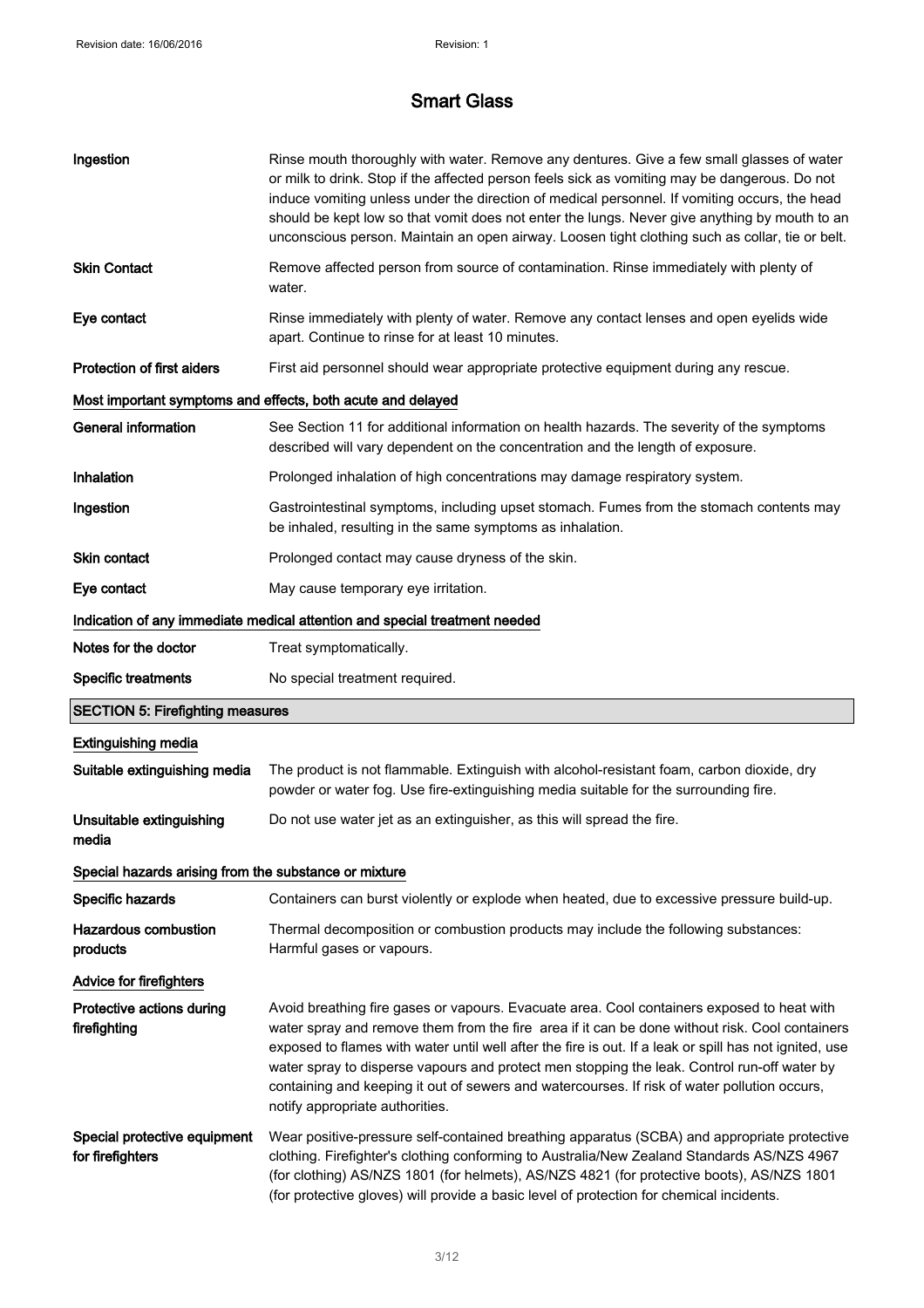# SECTION 6: Accidental release measures

|                                                              | Personal precautions, protective equipment and emergency procedures                                                                                                                                                                                                                                                                                                                                                                                                                                                                                                                                                                                                                                                                                                                                                                                                                                                                                                                                                                                                                                                                                                                 |
|--------------------------------------------------------------|-------------------------------------------------------------------------------------------------------------------------------------------------------------------------------------------------------------------------------------------------------------------------------------------------------------------------------------------------------------------------------------------------------------------------------------------------------------------------------------------------------------------------------------------------------------------------------------------------------------------------------------------------------------------------------------------------------------------------------------------------------------------------------------------------------------------------------------------------------------------------------------------------------------------------------------------------------------------------------------------------------------------------------------------------------------------------------------------------------------------------------------------------------------------------------------|
| <b>Personal precautions</b>                                  | No action shall be taken without appropriate training or involving any personal risk. Keep<br>unnecessary and unprotected personnel away from the spillage. Wear protective clothing as<br>described in Section 8 of this safety data sheet. Follow precautions for safe handling<br>described in this safety data sheet. Wash thoroughly after dealing with a spillage.                                                                                                                                                                                                                                                                                                                                                                                                                                                                                                                                                                                                                                                                                                                                                                                                            |
| <b>Environmental precautions</b>                             |                                                                                                                                                                                                                                                                                                                                                                                                                                                                                                                                                                                                                                                                                                                                                                                                                                                                                                                                                                                                                                                                                                                                                                                     |
| <b>Environmental precautions</b>                             | Avoid discharge to the aquatic environment. Large Spillages: Inform the relevant authorities if<br>environmental pollution occurs (sewers, waterways, soil or air).                                                                                                                                                                                                                                                                                                                                                                                                                                                                                                                                                                                                                                                                                                                                                                                                                                                                                                                                                                                                                 |
| Methods and material for containment and cleaning up         |                                                                                                                                                                                                                                                                                                                                                                                                                                                                                                                                                                                                                                                                                                                                                                                                                                                                                                                                                                                                                                                                                                                                                                                     |
| Methods for cleaning up                                      | Wear protective clothing as described in Section 8 of this safety data sheet. Clear up spills<br>immediately and dispose of waste safely. Reuse or recycle products wherever possible.<br>Approach the spillage from upwind. Small Spillages: If the product is soluble in water, dilute<br>the spillage with water and mop it up. Alternatively, or if it is not water-soluble, absorb the<br>spillage with an inert, dry material and place it in a suitable waste disposal container. Large<br>Spillages: If leakage cannot be stopped, evacuate area. Flush spilled material into an effluent<br>treatment plant, or proceed as follows. Contain and absorb spillage with sand, earth or other<br>non-combustible material. Place waste in labelled, sealed containers. Clean contaminated<br>objects and areas thoroughly, observing environmental regulations. The contaminated<br>absorbent may pose the same hazard as the spilled material. Flush contaminated area with<br>plenty of water. Wash thoroughly after dealing with a spillage. Dispose of waste to licensed<br>waste disposal site in accordance with the requirements of the local Waste Disposal Authority. |
| Reference to other sections                                  |                                                                                                                                                                                                                                                                                                                                                                                                                                                                                                                                                                                                                                                                                                                                                                                                                                                                                                                                                                                                                                                                                                                                                                                     |
|                                                              |                                                                                                                                                                                                                                                                                                                                                                                                                                                                                                                                                                                                                                                                                                                                                                                                                                                                                                                                                                                                                                                                                                                                                                                     |
| Reference to other sections                                  | For personal protection, see Section 8.                                                                                                                                                                                                                                                                                                                                                                                                                                                                                                                                                                                                                                                                                                                                                                                                                                                                                                                                                                                                                                                                                                                                             |
|                                                              | SECTION 7: Handling and storage, including how the chemical may be safely used                                                                                                                                                                                                                                                                                                                                                                                                                                                                                                                                                                                                                                                                                                                                                                                                                                                                                                                                                                                                                                                                                                      |
| Precautions for safe handling                                |                                                                                                                                                                                                                                                                                                                                                                                                                                                                                                                                                                                                                                                                                                                                                                                                                                                                                                                                                                                                                                                                                                                                                                                     |
| Usage precautions                                            | Read and follow manufacturer's recommendations. Wear protective clothing as described in<br>Section 8 of this safety data sheet. Keep away from food, drink and animal feeding stuffs.<br>Handle all packages and containers carefully to minimise spills. Keep container tightly sealed<br>when not in use. Avoid the formation of mists.                                                                                                                                                                                                                                                                                                                                                                                                                                                                                                                                                                                                                                                                                                                                                                                                                                          |
| Advice on general<br>occupational hygiene                    | Wash promptly if skin becomes contaminated. Take off contaminated clothing and wash<br>before reuse. Wash contaminated clothing before reuse. Do not eat, drink or smoke when<br>using this product. Wash at the end of each work shift and before eating, smoking and using<br>the toilet. Change work clothing daily before leaving workplace.                                                                                                                                                                                                                                                                                                                                                                                                                                                                                                                                                                                                                                                                                                                                                                                                                                    |
| Conditions for safe storage, including any incompatibilities |                                                                                                                                                                                                                                                                                                                                                                                                                                                                                                                                                                                                                                                                                                                                                                                                                                                                                                                                                                                                                                                                                                                                                                                     |
| <b>Storage precautions</b>                                   | Store in accordance with local regulations.                                                                                                                                                                                                                                                                                                                                                                                                                                                                                                                                                                                                                                                                                                                                                                                                                                                                                                                                                                                                                                                                                                                                         |
| Storage class                                                | Chemical storage.                                                                                                                                                                                                                                                                                                                                                                                                                                                                                                                                                                                                                                                                                                                                                                                                                                                                                                                                                                                                                                                                                                                                                                   |
| Specific end use(s)                                          |                                                                                                                                                                                                                                                                                                                                                                                                                                                                                                                                                                                                                                                                                                                                                                                                                                                                                                                                                                                                                                                                                                                                                                                     |
| Specific end use(s)                                          | The identified uses for this product are detailed in Section 1.2.                                                                                                                                                                                                                                                                                                                                                                                                                                                                                                                                                                                                                                                                                                                                                                                                                                                                                                                                                                                                                                                                                                                   |
| <b>SECTION 8: Exposure controls and personal protection</b>  |                                                                                                                                                                                                                                                                                                                                                                                                                                                                                                                                                                                                                                                                                                                                                                                                                                                                                                                                                                                                                                                                                                                                                                                     |

Occupational exposure limits 2-BUTOXYETHANOL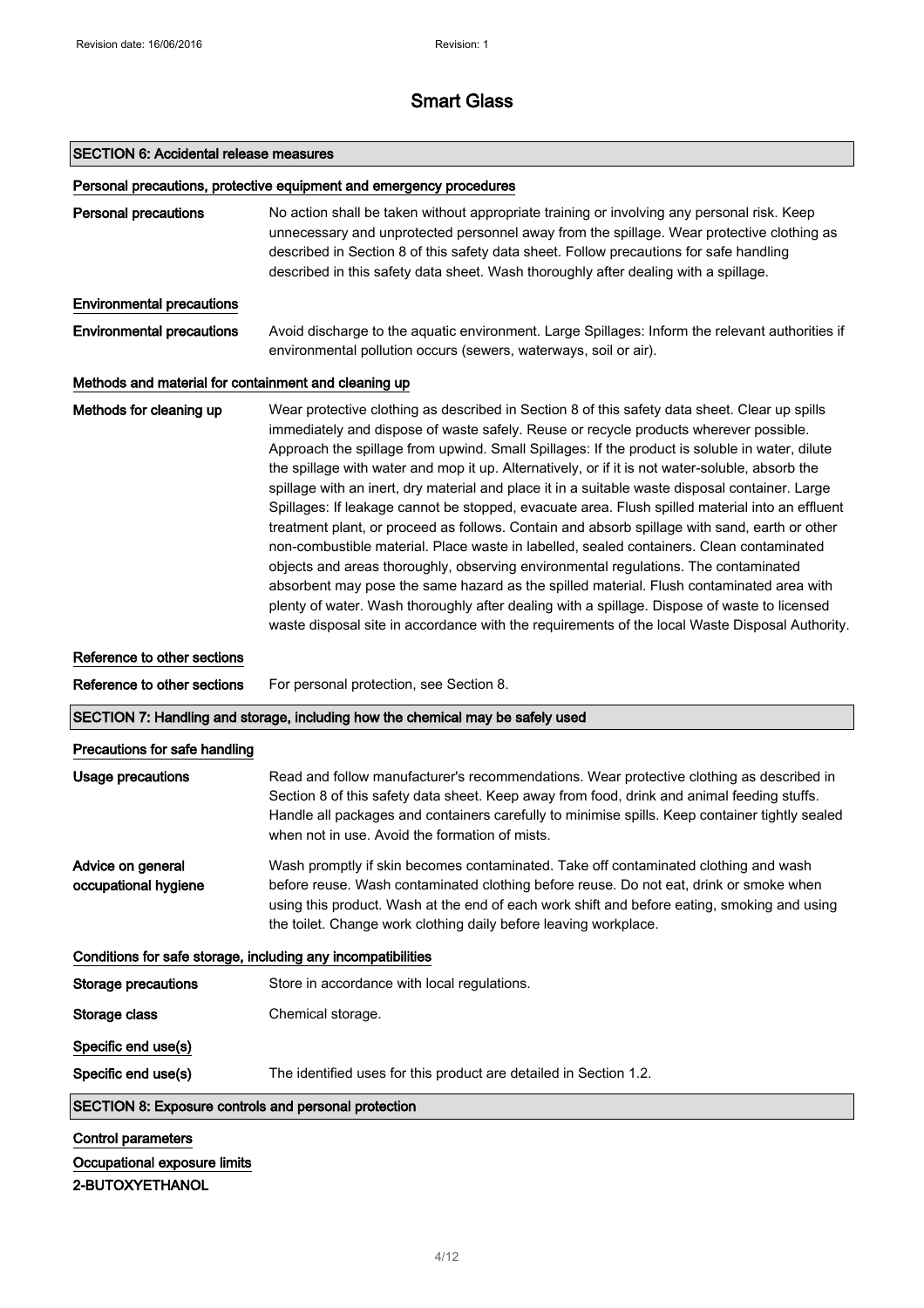Long-term exposure limit (8-hour TWA): 20 ppm 96.9 mg/m<sup>3</sup> Short-term exposure limit (15-minute): 50 ppm 242 mg/m<sup>3</sup> Sk

## **ETHANOL**

Long-term exposure limit (8-hour TWA): 1000 ppm 1880 mg/m<sup>3</sup>

## PROPAN-2-OL

Long-term exposure limit (8-hour TWA): 400 ppm 983 mg/m<sup>3</sup> Short-term exposure limit (15-minute): 500 ppm 1230 mg/m<sup>3</sup>

### BUTANONE

Long-term exposure limit (8-hour TWA): NOHSC 150 ppm 445 mg/m<sup>3</sup> Short-term exposure limit (15-minute): NOHSC 300 ppm 890 mg/m<sup>3</sup> NOHSC = The National Occupational Health and Safety Commission. Sk = Absorption through the skin may be a significant source of exposure.

### Exposure controls

| Provide adequate ventilation. Good general ventilation should be adequate to control worker<br>exposure to airborne contaminants.                                                                                                                                                                                                                                                                                                                                                                                                                                                                                                                                                            |
|----------------------------------------------------------------------------------------------------------------------------------------------------------------------------------------------------------------------------------------------------------------------------------------------------------------------------------------------------------------------------------------------------------------------------------------------------------------------------------------------------------------------------------------------------------------------------------------------------------------------------------------------------------------------------------------------|
| Eyewear complying with an approved standard should be worn if a risk assessment indicates<br>eye contact is possible. Personal protective equipment for eye and face protection should<br>comply with Australia/New Zealand Standard AS/NZS 1337. The following protection should<br>be worn: Chemical splash goggles.                                                                                                                                                                                                                                                                                                                                                                       |
| Chemical-resistant, impervious gloves complying with an approved standard should be worn if<br>a risk assessment indicates skin contact is possible. The most suitable glove should be<br>chosen in consultation with the glove supplier/manufacturer, who can provide information<br>about the breakthrough time of the glove material. To protect hands from chemicals, gloves<br>should comply with Australia/New Zealand Standard AS/NZS 2161. Considering the data<br>specified by the glove manufacturer, check during use that the gloves are retaining their<br>protective properties and change them as soon as any deterioration is detected. Frequent<br>changes are recommended. |
| Appropriate footwear and additional protective clothing complying with an approved standard<br>should be worn if a risk assessment indicates skin contamination is possible.                                                                                                                                                                                                                                                                                                                                                                                                                                                                                                                 |
| Provide eyewash station and safety shower. Contaminated work clothing should not be<br>allowed out of the workplace. Wash contaminated clothing before reuse. Clean equipment<br>and the work area every day. Good personal hygiene procedures should be implemented.<br>Wash at the end of each work shift and before eating, smoking and using the toilet. When<br>using do not eat, drink or smoke.                                                                                                                                                                                                                                                                                       |
| Respiratory protection complying with an approved standard should be worn if a risk<br>assessment indicates inhalation of contaminants is possible. Provide adequate ventilation.<br>Large Spillages: If ventilation is inadequate, suitable respiratory protection must be worn.                                                                                                                                                                                                                                                                                                                                                                                                            |
| Not regarded as dangerous for the environment.                                                                                                                                                                                                                                                                                                                                                                                                                                                                                                                                                                                                                                               |
|                                                                                                                                                                                                                                                                                                                                                                                                                                                                                                                                                                                                                                                                                              |

Information on basic physical and chemical properties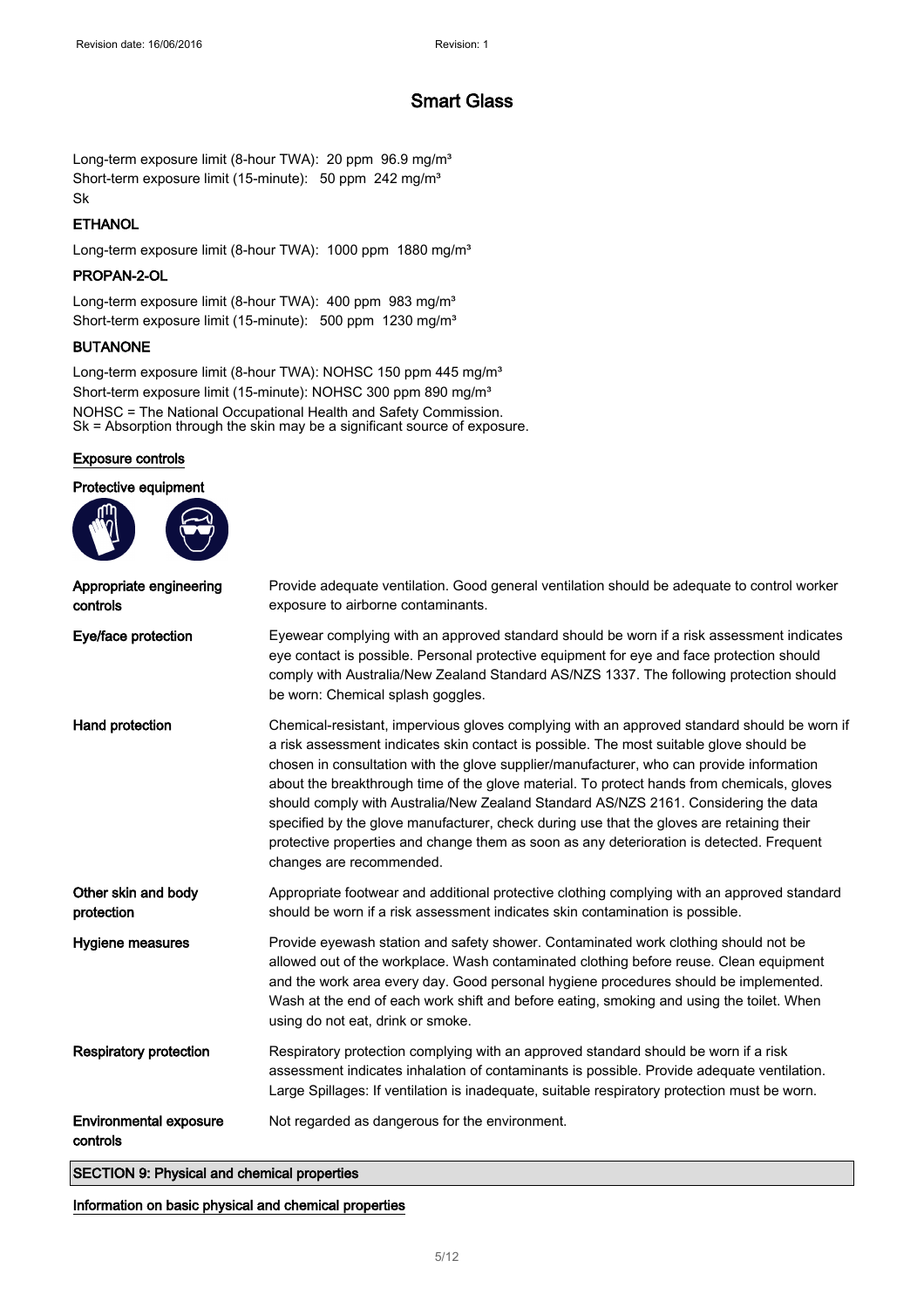| Appearance                                   | Liquid.                                                                                                                                                                                                               |
|----------------------------------------------|-----------------------------------------------------------------------------------------------------------------------------------------------------------------------------------------------------------------------|
| Colour                                       | Light blue.                                                                                                                                                                                                           |
| Odour                                        | Characteristic.                                                                                                                                                                                                       |
| pH                                           | Not applicable.                                                                                                                                                                                                       |
| <b>Melting point</b>                         | $< 0^{\circ}$ C                                                                                                                                                                                                       |
| Initial boiling point and range              | $~100^{\circ}$ C                                                                                                                                                                                                      |
| Flash point                                  | No information available.                                                                                                                                                                                             |
| Other flammability                           | This product does not sustain combustion, according to the sustained combustibility test L.2,<br>Part III, section 32 of the UN Recommendations on the Transport of Dangerous Goods,<br>Manual of Tests and Criteria. |
| <b>Viscosity</b>                             | $~1$ cSt @ 20 $\degree$ C                                                                                                                                                                                             |
| Comments                                     | Information declared as "Not available" or "Not applicable" is not considered to be relevant to<br>the implementation of the proper control measures.                                                                 |
| Volatile organic compound                    | This product contains a maximum VOC content of 12 %.                                                                                                                                                                  |
| <b>SECTION 10: Stability and reactivity</b>  |                                                                                                                                                                                                                       |
| Reactivity                                   | There are no known reactivity hazards associated with this product.                                                                                                                                                   |
| <b>Stability</b>                             | Stable at normal ambient temperatures and when used as recommended. Stable under the<br>prescribed storage conditions.                                                                                                |
| Possibility of hazardous<br>reactions        | No potentially hazardous reactions known.                                                                                                                                                                             |
| <b>Conditions to avoid</b>                   | There are no known conditions that are likely to result in a hazardous situation.                                                                                                                                     |
| Materials to avoid                           | No specific material or group of materials is likely to react with the product to produce a<br>hazardous situation.                                                                                                   |
| Hazardous decomposition<br>products          | Does not decompose when used and stored as recommended. Thermal decomposition or<br>combustion products may include the following substances: Harmful gases or vapours.                                               |
| <b>SECTION 11: Toxicological information</b> |                                                                                                                                                                                                                       |
| Information on toxicological effects         |                                                                                                                                                                                                                       |
| <b>Toxicological effects</b>                 | Not regarded as a health hazard under current legislation.                                                                                                                                                            |
| Acute toxicity - oral                        |                                                                                                                                                                                                                       |
| Notes (oral LD <sub>50</sub> )               | Based on available data the classification criteria are not met.                                                                                                                                                      |
| ATE oral (mg/kg)                             | 21,079.94                                                                                                                                                                                                             |
| Acute toxicity - dermal                      |                                                                                                                                                                                                                       |
| Notes (dermal LD <sub>50</sub> )             | Based on available data the classification criteria are not met.                                                                                                                                                      |

ATE dermal (mg/kg) 17,836.87

Acute toxicity - inhalation Notes (inhalation LC<sub>50</sub>) Based on available data the classification criteria are not met.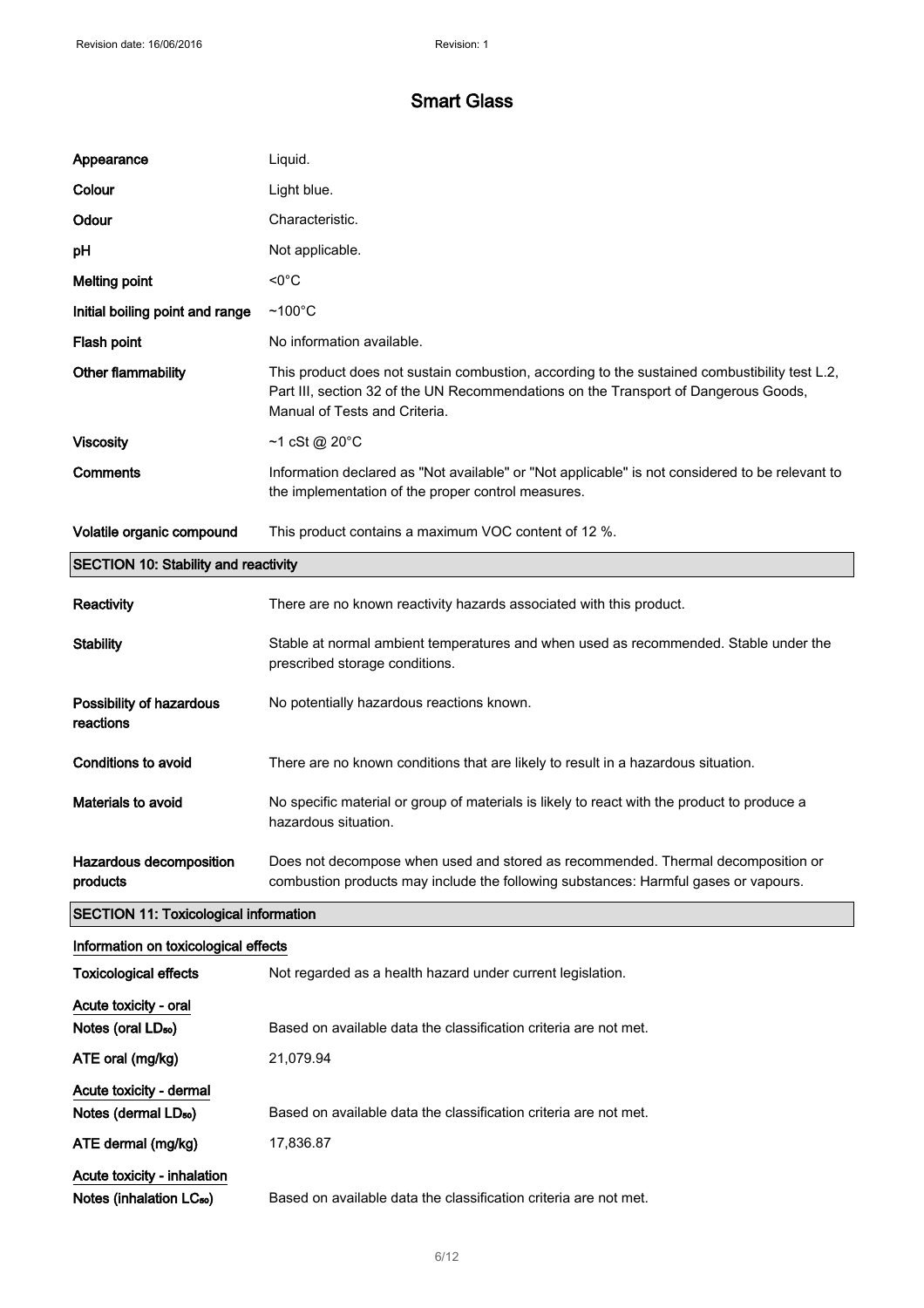## ATE inhalation (vapours mg/l) 178.37

| Skin corrosion/irritation<br>Animal data                       | Based on available data the classification criteria are not met.                                                                                     |
|----------------------------------------------------------------|------------------------------------------------------------------------------------------------------------------------------------------------------|
| Serious eye damage/irritation<br>Serious eye damage/irritation | Based on available data the classification criteria are not met.                                                                                     |
| Respiratory sensitisation<br><b>Respiratory sensitisation</b>  | Based on available data the classification criteria are not met.                                                                                     |
| <b>Skin sensitisation</b><br><b>Skin sensitisation</b>         | Based on available data the classification criteria are not met.                                                                                     |
| Germ cell mutagenicity<br>Genotoxicity - in vitro              | Based on available data the classification criteria are not met.                                                                                     |
| Carcinogenicity<br>Carcinogenicity                             | Based on available data the classification criteria are not met.                                                                                     |
| Reproductive toxicity<br>Reproductive toxicity - fertility     | Based on available data the classification criteria are not met.                                                                                     |
| Reproductive toxicity -<br>development                         | Based on available data the classification criteria are not met.                                                                                     |
| Specific target organ toxicity - single exposure               |                                                                                                                                                      |
| STOT - single exposure                                         | Not classified as a specific target organ toxicant after a single exposure.                                                                          |
| Specific target organ toxicity - repeated exposure             |                                                                                                                                                      |
| STOT - repeated exposure                                       | Not classified as a specific target organ toxicant after repeated exposure.                                                                          |
| <b>Aspiration hazard</b><br>Aspiration hazard                  | Based on available data the classification criteria are not met.                                                                                     |
| <b>General information</b>                                     | No specific health hazards known. The severity of the symptoms described will vary<br>dependent on the concentration and the length of exposure.     |
| <b>Inhalation</b>                                              | Prolonged inhalation of high concentrations may damage respiratory system.                                                                           |
| Ingestion                                                      | Gastrointestinal symptoms, including upset stomach. Fumes from the stomach contents may<br>be inhaled, resulting in the same symptoms as inhalation. |
| <b>Skin Contact</b>                                            | Prolonged contact may cause dryness of the skin.                                                                                                     |
| Eye contact                                                    | May cause temporary eye irritation.                                                                                                                  |
| Route of entry                                                 | Ingestion Inhalation Skin and/or eye contact                                                                                                         |
| <b>Target Organs</b>                                           | No specific target organs known.                                                                                                                     |
|                                                                |                                                                                                                                                      |

## Toxicological information on ingredients.

## 2-BUTOXYETHANOL

| Acute toxicity - oral                           |         |
|-------------------------------------------------|---------|
| Acute toxicity oral (LD <sub>50</sub><br>mg/kg) | 1,300.0 |
| <b>Species</b>                                  | Rat     |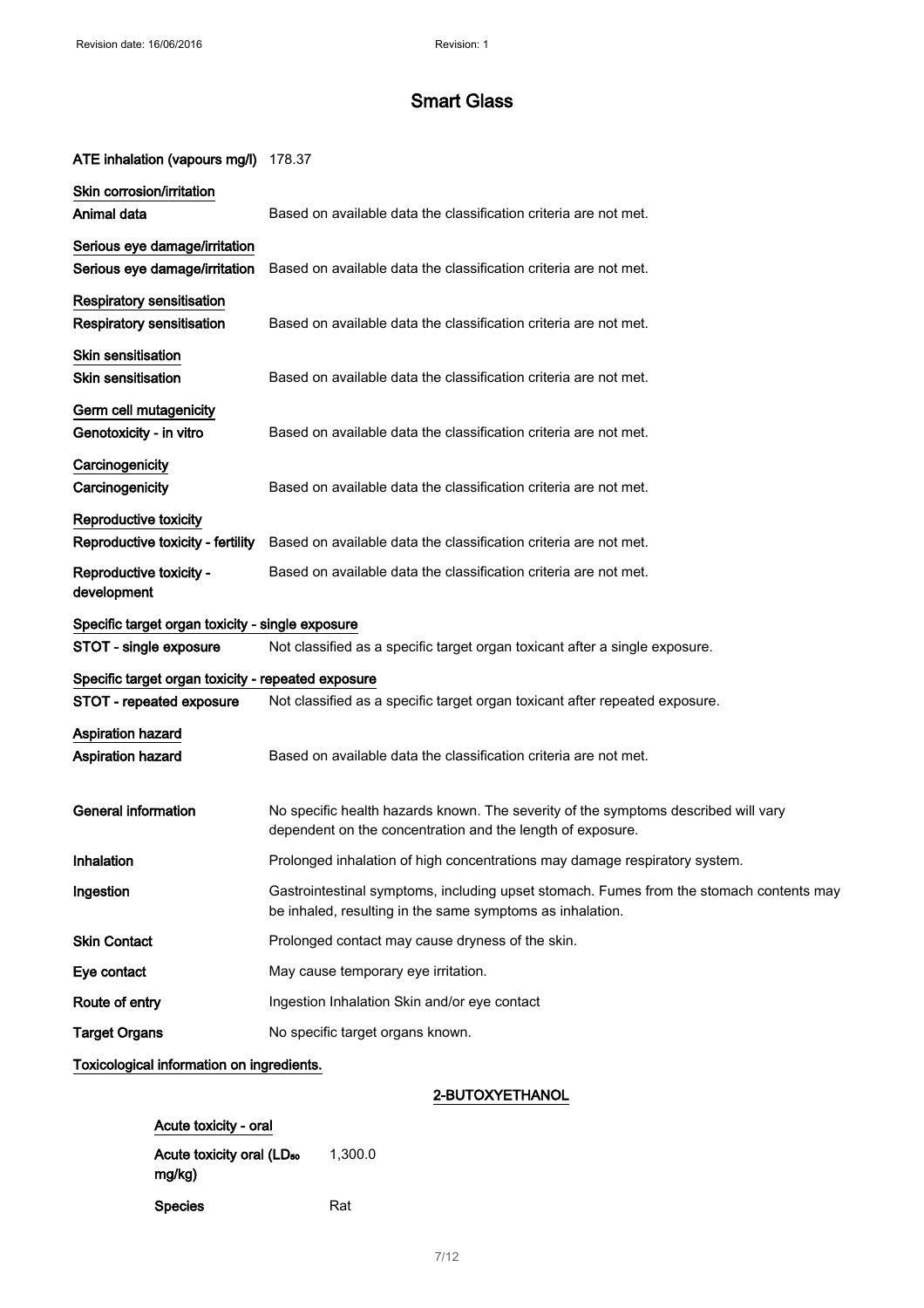$\mathcal{L}^{\pm}$ 

# Smart Glass

| ATE oral (mg/kg)                                          | 1,300.0                                                                              |
|-----------------------------------------------------------|--------------------------------------------------------------------------------------|
| Acute toxicity - dermal                                   |                                                                                      |
| Acute toxicity dermal (LD <sub>50</sub> 2,270.0<br>mg/kg) |                                                                                      |
| <b>Species</b>                                            | Rat                                                                                  |
| ATE dermal (mg/kg)                                        | 1,100.0                                                                              |
| Acute toxicity - inhalation                               |                                                                                      |
| <b>ATE inhalation (vapours</b><br>mg/l)                   | 11.0                                                                                 |
| <b>Skin sensitisation</b>                                 |                                                                                      |
| <b>Skin sensitisation</b>                                 | Guinea pig maximization test (GPMT) - Guinea pig: Not sensitising.                   |
| Germ cell mutagenicity                                    |                                                                                      |
| Genotoxicity - in vitro                                   | Gene mutation:: Negative. This substance has no evidence of mutagenic<br>properties. |
| Carcinogenicity                                           |                                                                                      |
| <b>IARC carcinogenicity</b>                               | IARC Group 3 Not classifiable as to its carcinogenicity to humans.                   |
| Reproductive toxicity                                     |                                                                                      |
| Reproductive toxicity -<br>fertility                      | Fertility: - NOAEL 720 mg/kg,, Mouse                                                 |
| Reproductive toxicity -<br>development                    | Developmental toxicity: - NOAEL: 100 mg/kg,, Rat                                     |
|                                                           | PROPAN-2-OL                                                                          |
| Other health effects                                      | There is no evidence that the product can cause cancer.                              |
| Acute toxicity - oral                                     |                                                                                      |
| Acute toxicity oral (LD <sub>50</sub><br>mg/kg)           | 5,840.0                                                                              |
| <b>Species</b>                                            | Rat                                                                                  |
| Acute toxicity - dermal                                   |                                                                                      |
| Acute toxicity dermal (LD <sub>50</sub> 16.4<br>mg/kg)    |                                                                                      |
| <b>Species</b>                                            | Rabbit                                                                               |
| <b>Respiratory sensitisation</b>                          |                                                                                      |
| <b>Respiratory sensitisation</b>                          | Not sensitising.                                                                     |
| <b>Skin sensitisation</b>                                 |                                                                                      |
| <b>Skin sensitisation</b>                                 | Not sensitising.                                                                     |
| Carcinogenicity                                           |                                                                                      |
| <b>IARC carcinogenicity</b>                               | IARC Group 3 Not classifiable as to its carcinogenicity to humans.                   |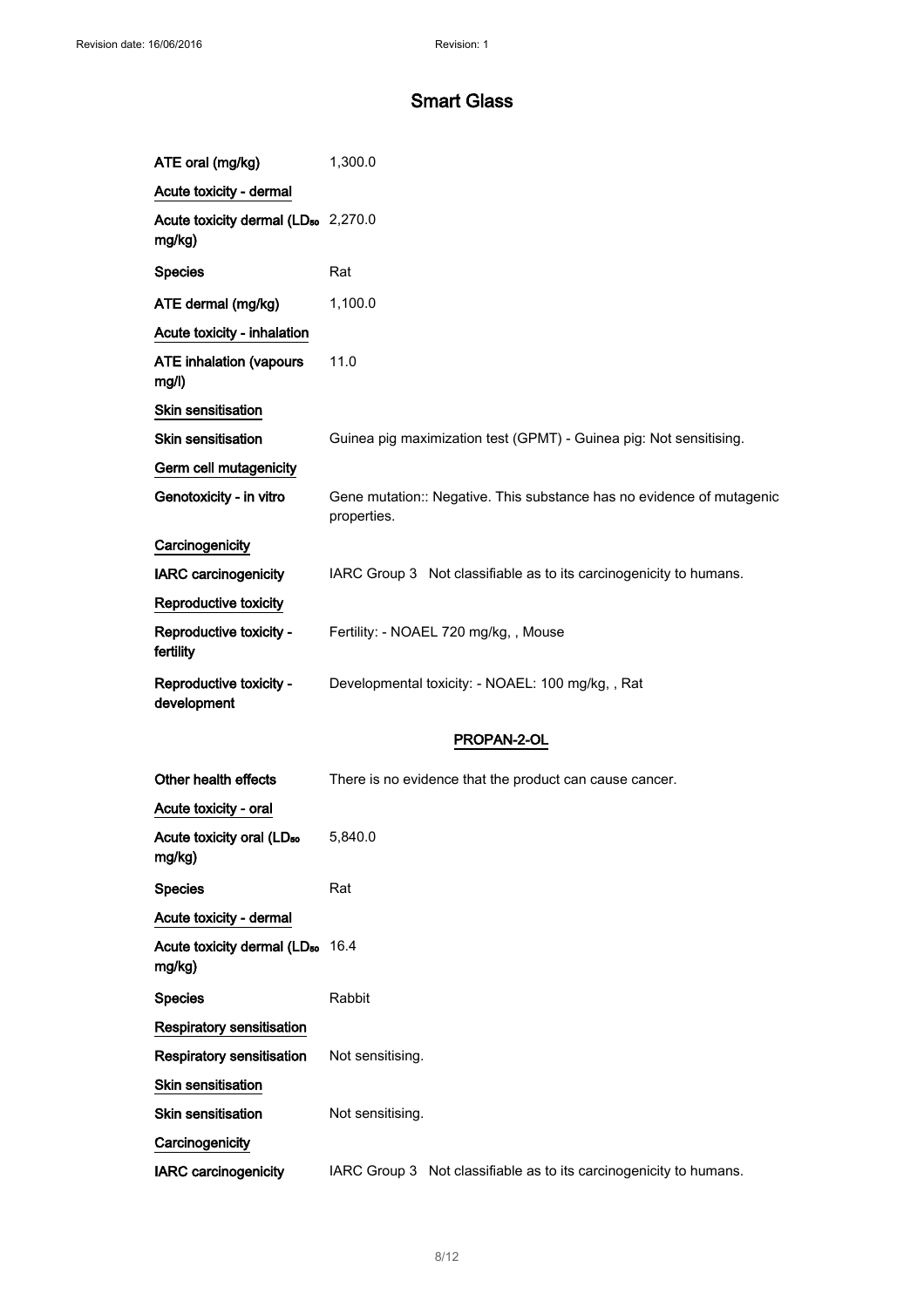|                                        | <b>Inhalation</b>                           | Drowsiness, dizziness, disorientation, vertigo.                                                                                    |  |
|----------------------------------------|---------------------------------------------|------------------------------------------------------------------------------------------------------------------------------------|--|
|                                        | Ingestion                                   | No specific health hazards known.                                                                                                  |  |
|                                        | <b>Skin Contact</b>                         | No specific health hazards known.                                                                                                  |  |
|                                        | Eye contact                                 | Irritating to eyes.                                                                                                                |  |
|                                        | <b>SECTION 12: Ecological Information</b>   |                                                                                                                                    |  |
| Ecotoxicity                            |                                             | Not regarded as dangerous for the environment. However, large or frequent spills may have<br>hazardous effects on the environment. |  |
| Ecological information on ingredients. |                                             |                                                                                                                                    |  |
|                                        |                                             | 2-BUTOXYETHANOL                                                                                                                    |  |
|                                        | Ecotoxicity                                 | Not regarded as dangerous for the environment.                                                                                     |  |
|                                        |                                             | PROPAN-2-OL                                                                                                                        |  |
|                                        | Ecotoxicity                                 | The product is not expected to be hazardous to the environment.                                                                    |  |
| <b>Toxicity</b>                        |                                             | Based on available data the classification criteria are not met.                                                                   |  |
|                                        | Ecological information on ingredients.      |                                                                                                                                    |  |
|                                        |                                             | 2-BUTOXYETHANOL                                                                                                                    |  |
|                                        | Acute toxicity - fish                       | LC50, 96 hours: > 100 mg/l, Lepomis macrochirus (Bluegill)                                                                         |  |
|                                        | Acute toxicity - aquatic<br>invertebrates   | EC <sub>50</sub> , 48 hours: 1550 mg/l, Daphnia magna                                                                              |  |
|                                        | Acute toxicity - aquatic<br>plants          | $EC_{50}$ , >: > 100 mg/l,                                                                                                         |  |
|                                        | Acute toxicity -<br>microorganisms          | $EC_{50}$ , >: > 1000 mg/l,                                                                                                        |  |
|                                        | life stage                                  | Chronic toxicity - fish early NOEC, 21 days: > 100 mg/l,                                                                           |  |
|                                        | Chronic toxicity - aquatic<br>invertebrates | NOEC, 21 days: 100 mg/l, Daphnia magna                                                                                             |  |
|                                        |                                             | PROPAN-2-OL                                                                                                                        |  |
|                                        | Acute toxicity - fish                       | LC50, 96 hours: ~ 9640 mg/l, Pimephales promelas (Fat-head Minnow)                                                                 |  |
|                                        | Acute toxicity - aquatic<br>invertebrates   | $EC_{50}$ , >: > 1000 mg/l, Daphnia magna                                                                                          |  |
|                                        | Acute toxicity - aquatic<br>plants          | EC <sub>50</sub> , 72 hours: > 1000 mg/l, Scenedesmus subspicatus                                                                  |  |
|                                        | Acute toxicity -<br>microorganisms          | $EC_{50}$ , >: > 1000 mg/l, Activated sludge                                                                                       |  |

# Persistence and degradability

Persistence and degradability The degradability of the product is not known.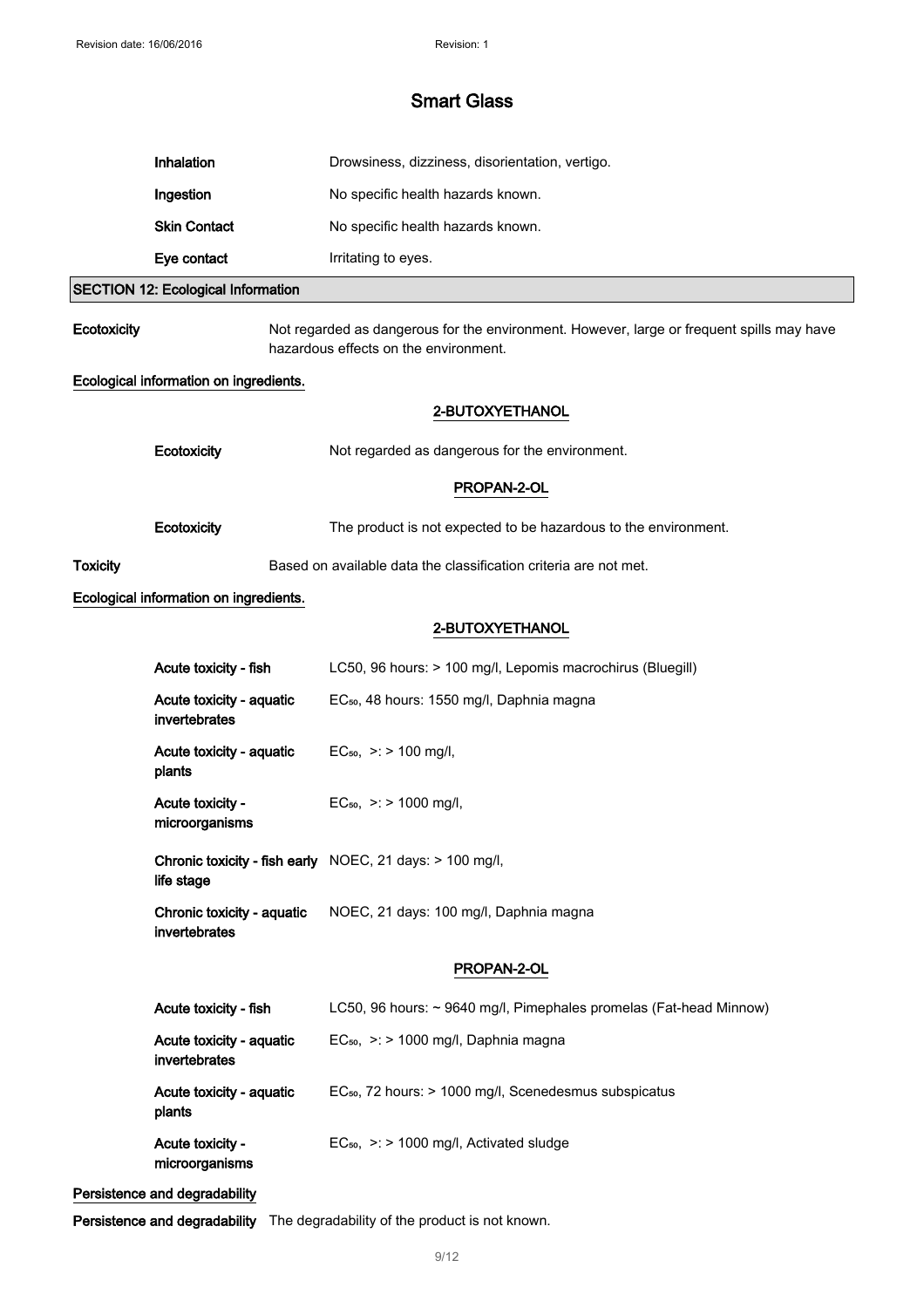# Ecological information on ingredients.

## 2-BUTOXYETHANOL

|                  | Persistence and<br>degradability                                          | The product is biodegradable.                                                                            |
|------------------|---------------------------------------------------------------------------|----------------------------------------------------------------------------------------------------------|
|                  | Biodegradation                                                            | Water - Degradation (%) 90.4: 28 days                                                                    |
|                  |                                                                           | PROPAN-2-OL                                                                                              |
|                  | Persistence and<br>degradability                                          | The product is expected to be biodegradable.                                                             |
|                  | Biodegradation                                                            | Degradation (%)<br>- 95: 21 days                                                                         |
|                  | <b>Biological oxygen demand</b> $\sim$ 1171 g O <sub>2</sub> /g substance |                                                                                                          |
|                  | <b>Chemical oxygen demand</b> $\sim$ 2294 g O <sub>2</sub> /g substance   |                                                                                                          |
|                  | <b>Bioaccumulative potential</b>                                          |                                                                                                          |
|                  | <b>Bioaccumulative Potential</b>                                          | No data available on bioaccumulation.                                                                    |
|                  | Ecological information on ingredients.                                    |                                                                                                          |
|                  |                                                                           | 2-BUTOXYETHANOL                                                                                          |
|                  |                                                                           | Bioaccumulative Potential The product is not bioaccumulating.                                            |
|                  | <b>Partition coefficient</b>                                              | : 0.81                                                                                                   |
|                  |                                                                           | PROPAN-2-OL                                                                                              |
|                  | <b>Bioaccumulative Potential</b>                                          | The product is not bioaccumulating.                                                                      |
|                  | <b>Partition coefficient</b>                                              | log Pow: 0.05                                                                                            |
| Mobility in soil |                                                                           |                                                                                                          |
| <b>Mobility</b>  |                                                                           | The product is water-soluble and may spread in water systems. The product is non-volatile.               |
|                  | Ecological information on ingredients.                                    |                                                                                                          |
|                  |                                                                           | 2-BUTOXYETHANOL                                                                                          |
|                  | <b>Mobility</b>                                                           | The product contains volatile organic compounds (VOCs) which will evaporate<br>easily from all surfaces. |
|                  | Adsorption/desorption<br>coefficient                                      | Water - Koc: ~ 67 @ $^{\circ}$ C                                                                         |
|                  | Henry's law constant                                                      | 0.000016 atm m3/mol @ °C                                                                                 |
|                  | Surface tension                                                           | 65 mN/m @ °C                                                                                             |
|                  |                                                                           | PROPAN-2-OL                                                                                              |
|                  | <b>Mobility</b>                                                           | The product is soluble in water.                                                                         |
|                  | Adsorption/desorption                                                     | Water - Koc: $\sim$ 1.1 @ °C                                                                             |

Adsorption/desorption coefficient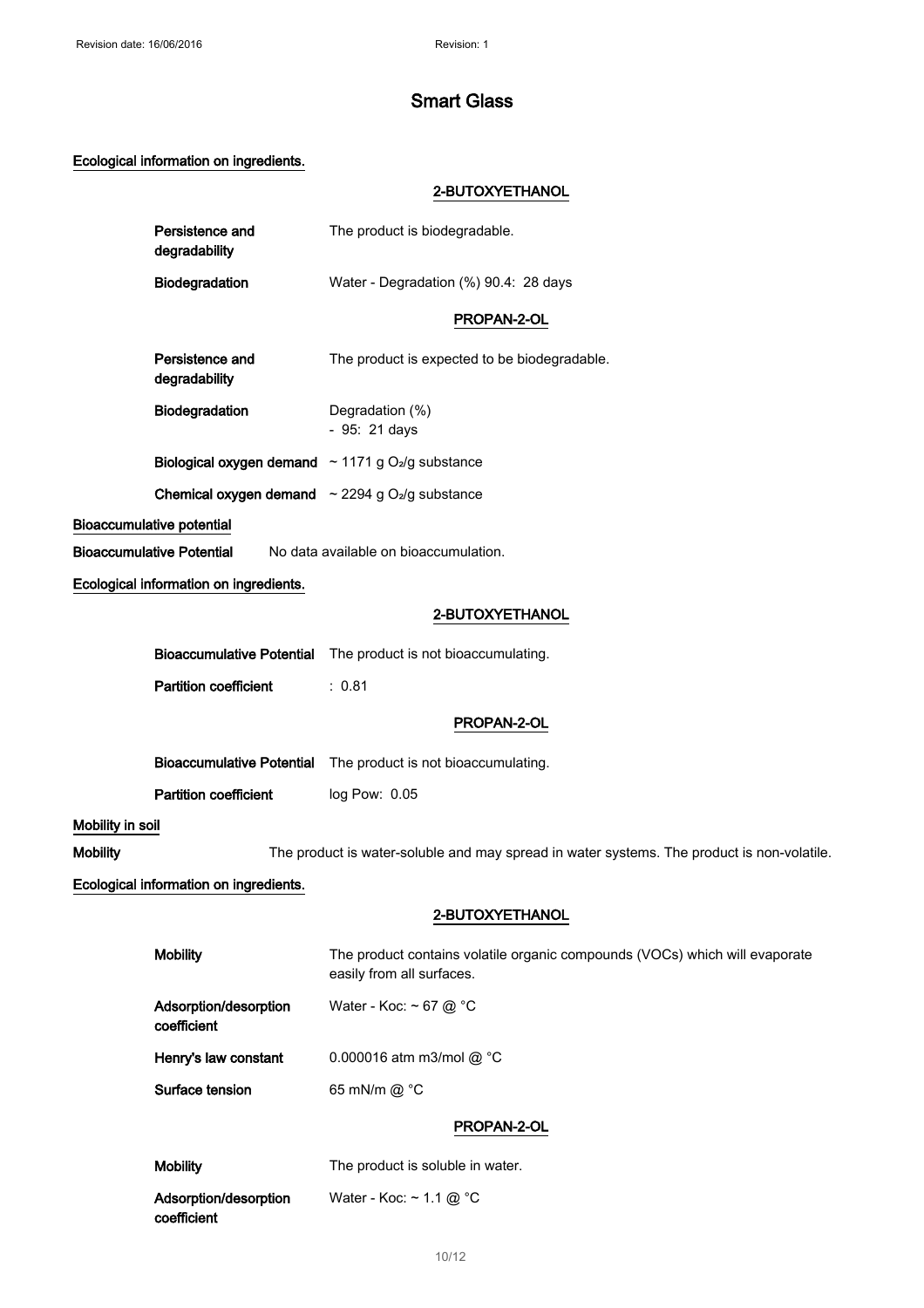Henry's law constant 0.00000338 atm m3/mol @ 25°C

Results of PBT and vPvB assessment

Ecological information on ingredients.

## 2-BUTOXYETHANOL

Results of PBT and vPvB assessment This substance is not classified as PBT or vPvB according to current EU criteria.

### PROPAN-2-OL

Results of PBT and vPvB assessment This substance is not classified as PBT or vPvB according to current EU criteria.

### Other adverse effects

Other adverse effects None known.

SECTION 13: Disposal considerations

#### Waste treatment methods

| General information | The generation of waste should be minimised or avoided wherever possible. Reuse or recycle<br>products wherever possible. This material and its container must be disposed of in a safe<br>way. Disposal of this product, process solutions, residues and by-products should at all times<br>comply with the requirements of environmental protection and waste disposal legislation and<br>any local authority requirements. |
|---------------------|-------------------------------------------------------------------------------------------------------------------------------------------------------------------------------------------------------------------------------------------------------------------------------------------------------------------------------------------------------------------------------------------------------------------------------|
| Disposal methods    | Dispose of surplus products and those that cannot be recycled via a licensed waste disposal<br>contractor. Waste packaging should be collected for reuse or recycling. Incineration or landfill<br>should only be considered when recycling is not feasible. Waste should not be disposed of<br>untreated to the sewer unless fully compliant with the requirements of the local water<br>authority.                          |

### SECTION 14: Transport information

General The product is not covered by international regulations on the transport of dangerous goods (IMDG, IATA, ADR/RID).

#### UN number

Not applicable.

### UN proper shipping name

Not applicable.

## Transport hazard class(es)

No transport warning sign required.

#### Transport labels

## Packing group

Not applicable.

## Environmental hazards

Environmentally hazardous substance/marine pollutant No.

### Special precautions for user